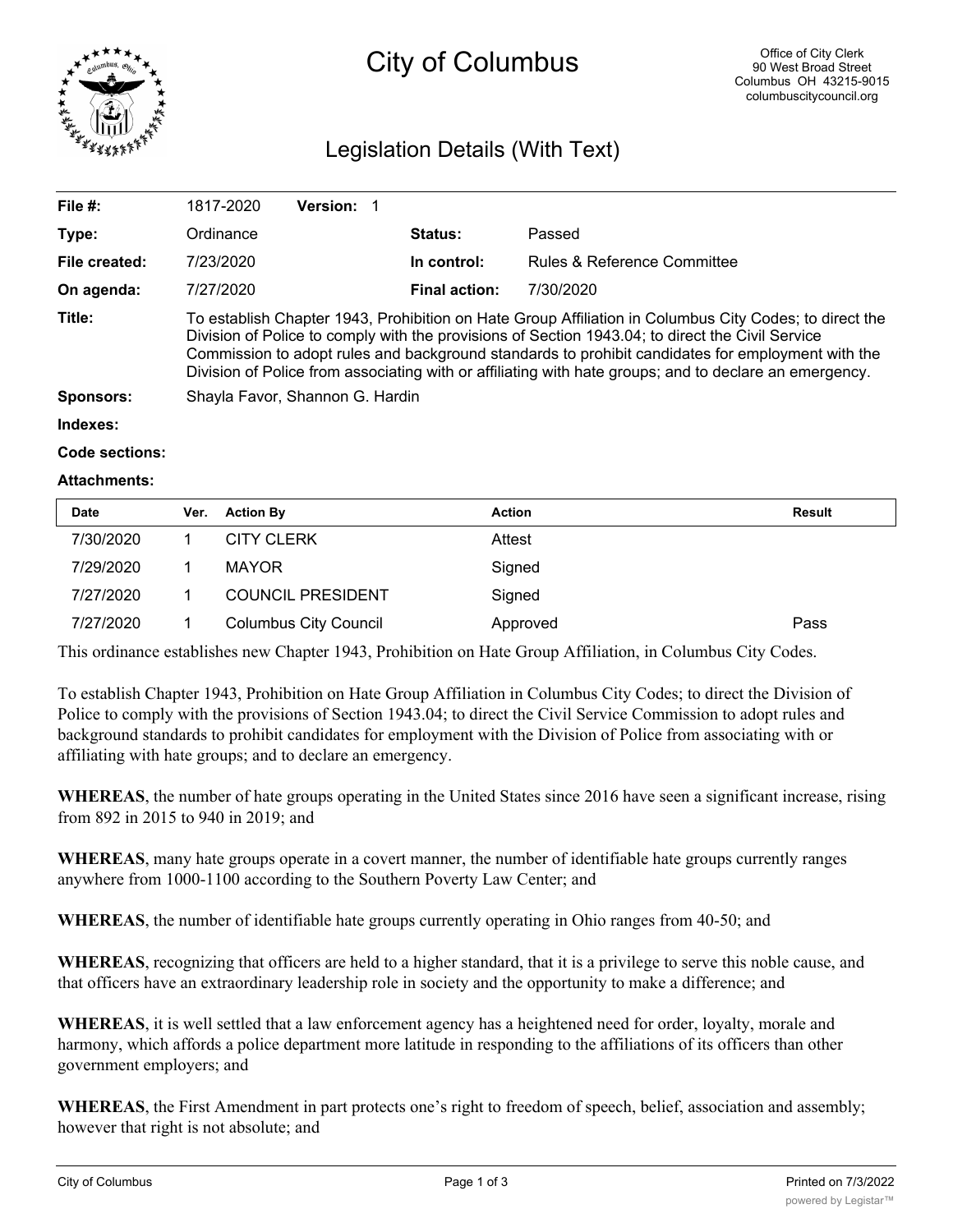#### **File #:** 1817-2020, **Version:** 1

**WHEREAS**, the Code of Ethics for the Division of Police requires officers to make decisions based on the values of the Division, which include compassion, accountability, respect, integrity, and excellence; and

**WHEREAS**, affiliating with organizations that do not value the diversity of our community, specifically those that espouse and advocate divisive and prejudicial beliefs and objectives, and that espouse acts of violence and crime against a group of persons based on their race, ethnicity, nation, religion, disability, gender, gender identity or sexual orientation, is a direct violation of the Division of Police's Code of Ethics; and

**WHEREAS**, the Oath for the Division of Police requires officers to faithfully support the Constitution of the United States of America, the Constitution and Laws of the State of Ohio, the Laws and Ordinances of the City of Columbus, and the Rules and Regulations of the Department of Public Safety, Division of Police; and

**WHEREAS**, on July 13, 2020, Columbus City Council held a public hearing on hate group affiliation background checks to understand the history of hate groups in the United States and review the city's current background check policies and procedures; and

**WHEREAS**, the Community Safety Advisory Commission recommended that all officers affirm a morality clause committing to equal protection for all citizens, denouncement of any cultural supremacist groups, and to report any officer's malfeasance; and

**WHEREAS**, public testimony has been given in favor of requiring police officers to denounce all hate groups as a condition of their employment as a police officer; **NOW, THEREFORE,**

### **BE IT ORDAINED BY THE COUNCIL OF THE CITY OF COLUMBUS:**

**SECTION 1.** There is hereby created in Columbus City Codes Chapter 1943 - Prohibition on Hate Group Affiliation, which is as follows:

#### **Chapter 1943 - Prohibition on Hate Group Affiliation**

#### **1943.01 Definitions**

As used in this section:

- A. "Affiliation" means donating to, being a member of, or participating in activities including attending meetings, social media groups, or rallies organized by or executed on behalf of a hate group.
- B. "Hate group" means any group that advocates for violence or the commission of crimes against a group of persons based on their race, ethnicity, nation, religion, disability, gender, gender identity or sexual orientation.

#### **1943.02 Hate group affiliation prohibited**

- A. To mitigate disruption and to maintain loyalty, morale, and harmony with their fellow officers and the community they serve, no candidate for employment, recruit, sworn police officer, or employee of the Columbus Division of Police shall affiliate with a hate group.
- B. This section does not apply to Division personnel when affiliation is necessary for conducting official duties.

#### **1943.03 Removal from candidacy**

A candidate for employment with the Division of Police that is determined, under the existing regulations or background standards, by the Civil Service Commission or the Division of Police to have violated Section 1943.02 shall be automatically removed from candidacy.